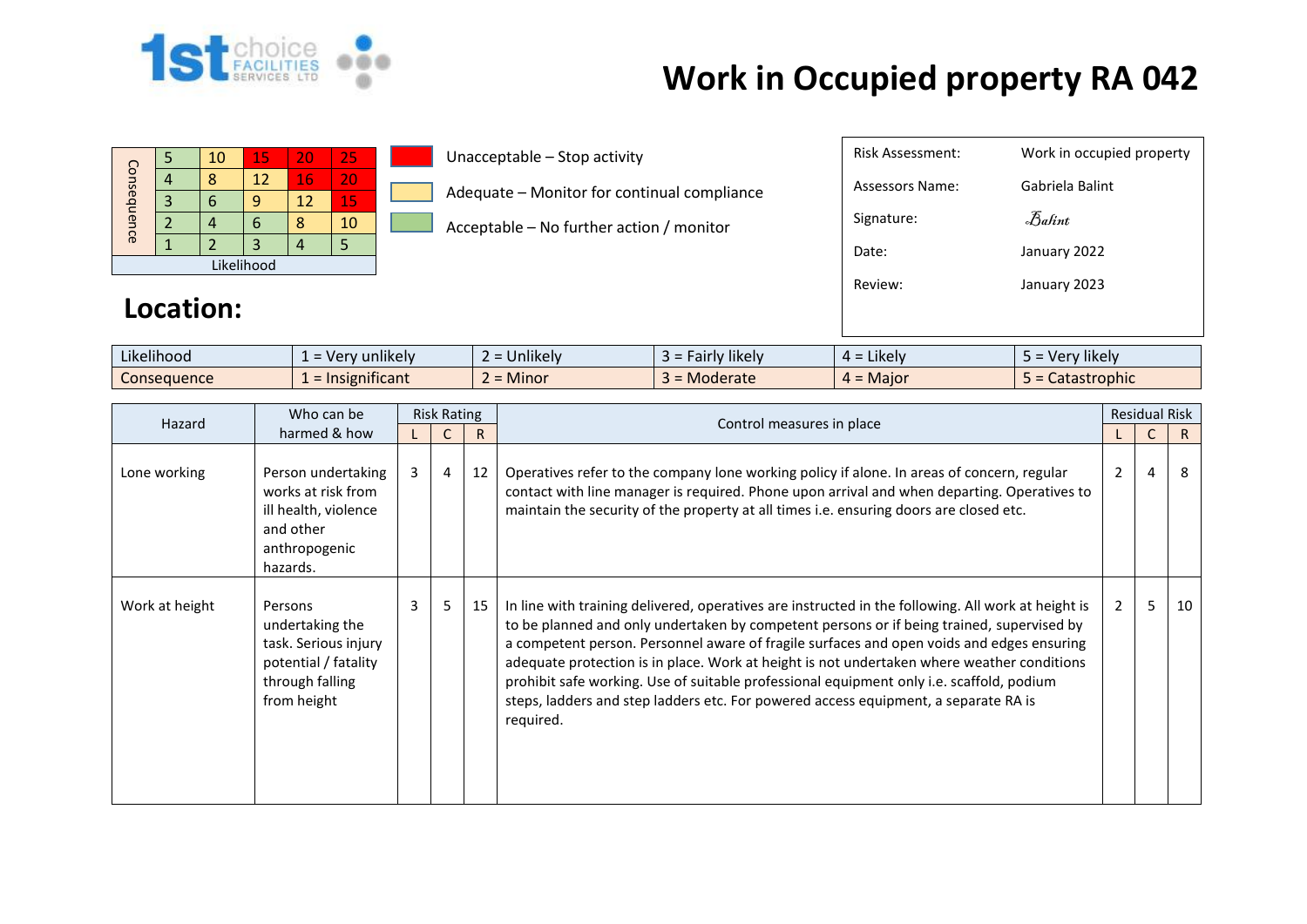

| Movement of any<br>item using manual<br>handling. | Person undertaking<br>the task. Serious<br>musculoskeletal<br>injury including<br>hernias, back<br>injuries and sprains<br>etc.                                      | 5 | $\overline{4}$ | 20 | All persons are trained in manual handling and follow training and instruction given.<br>Personnel are instructed to use mechanical assistance wherever practically possible. Loads<br>are broken down as far as is reasonably practicable and team lifting employed where<br>necessary. Where larger loads are involved, a specific manual handling assessment will be<br>required. Use of suitable gloves for loads involved.                                                                                                                                                                                                                                                                                        | $\overline{2}$ | 4 | 8 |
|---------------------------------------------------|----------------------------------------------------------------------------------------------------------------------------------------------------------------------|---|----------------|----|------------------------------------------------------------------------------------------------------------------------------------------------------------------------------------------------------------------------------------------------------------------------------------------------------------------------------------------------------------------------------------------------------------------------------------------------------------------------------------------------------------------------------------------------------------------------------------------------------------------------------------------------------------------------------------------------------------------------|----------------|---|---|
| Use of substances<br>hazardous to health          | All personnel who<br>use or may be<br>affected by the use<br>of hazardous<br>substances, serious<br>injury potential                                                 | 3 | $\overline{4}$ | 12 | Use of product information including COSHH assessments and manufacturers instructions on<br>packaging. Use of authorised substances only. Use of suitable PPE and ventilation as<br>determined in COSHH assessment / MSDS.<br>Personnel to be aware of others who may be affected by the use of the substance.<br>Substances are to be stored in original containers and stored in accordance with information<br>outlined in COSHH assessments and MSDS.                                                                                                                                                                                                                                                              | $2^{\circ}$    | 4 | 8 |
| Use of vibrating<br>equipment                     | Personnel and<br>others working<br>with vibrating<br>equipment<br>Potential for long /<br>short term<br>musculoskeletal<br>damage i.e.<br>vibration white<br>finger. | 5 | $\overline{4}$ | 20 | The use of vibrating equipment is kept to a minimum through the use of best available<br>technology & task rotation SFARP. Where the use of such equipment is required, trigger<br>times are recorded and measured against guidance.<br>Personnel are required to report any effects from the use of vibrating machinery including<br>numbness and tingling in order for occupational health professionals to be consulted as may<br>be required.<br>Hand arm vibration requires that where exposure action level of 2.5m/s2 A (8) is evident,<br>suitable technical and organisational measures shall be put in place to reduce exposure<br>including assessing / using alternative equipment and / or task rotation. | $2^{\circ}$    | 4 | 8 |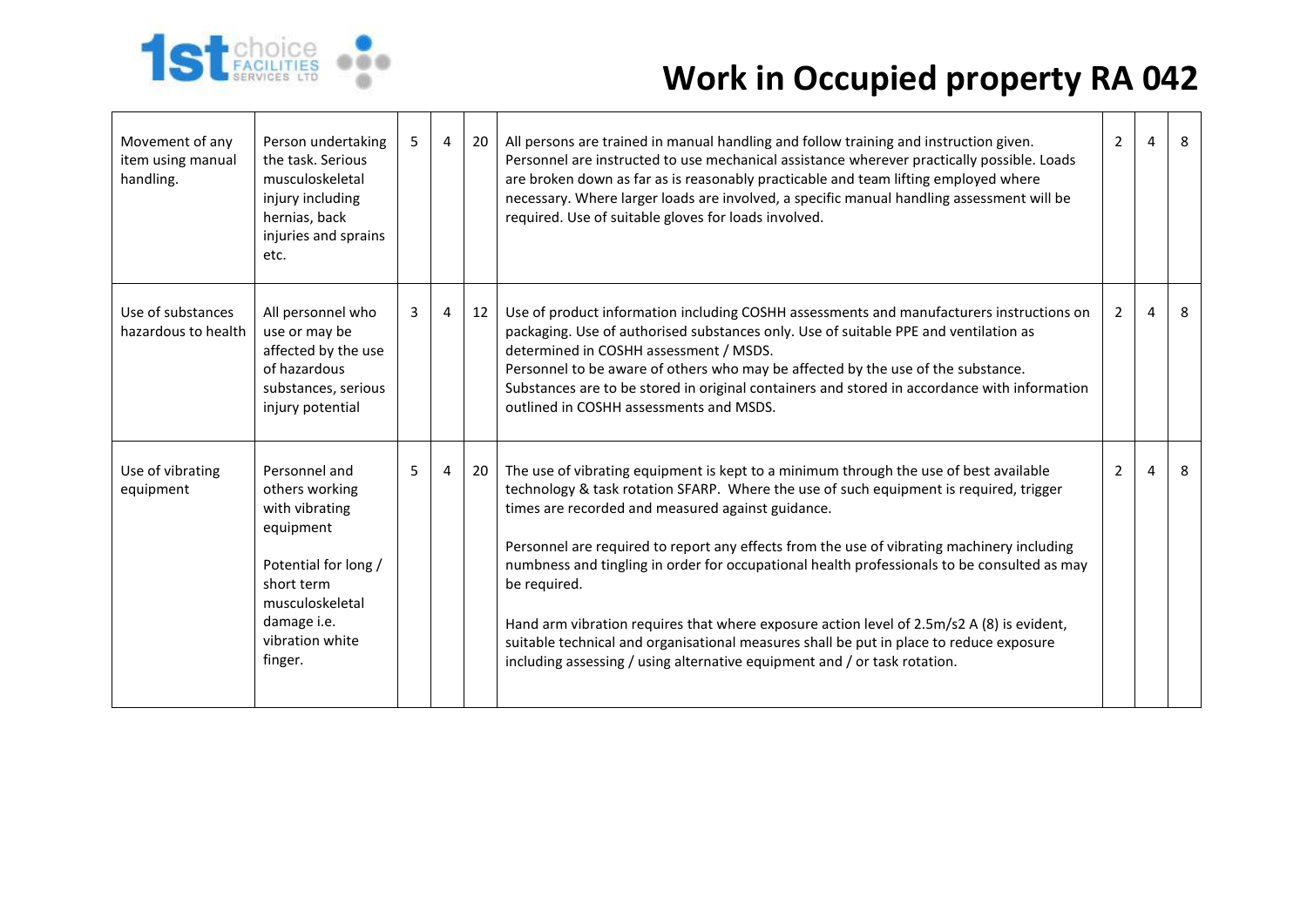

| Discovery of or<br>damage to material | Operatives /<br>engineers and                                                           | 3 | 4 | 12 | All personnel are trained in asbestos awareness as a minimum and follow advice given during<br>the training.                                                                                                                                                                                                                                                                                                                                                                                                                                                                                                                                                                                                                                                                                                                                                                          | $\overline{2}$ | 4 | 8 |
|---------------------------------------|-----------------------------------------------------------------------------------------|---|---|----|---------------------------------------------------------------------------------------------------------------------------------------------------------------------------------------------------------------------------------------------------------------------------------------------------------------------------------------------------------------------------------------------------------------------------------------------------------------------------------------------------------------------------------------------------------------------------------------------------------------------------------------------------------------------------------------------------------------------------------------------------------------------------------------------------------------------------------------------------------------------------------------|----------------|---|---|
| that may contain<br>asbestos.         | others who may be<br>affected.<br>Potential for<br>serious long-term<br>health problems |   |   |    | Prior to personnel undertaking any work where asbestos may be present, the asbestos<br>register shall be consulted. Where this is not available, a copy is to be requested from the<br>client. Likely locations include pipework, flues, decorative textured coatings etc.<br>Personnel are not permitted to undertake any works involving asbestos containing material<br>unless trained in the correct procedures.<br>Should any person come across any suspected asbestos containing material (ACM) they must<br>stop work immediately and inform their line manager who should arrange for the client to be<br>informed of the situation and await further advice.<br>Should any person accidently disturb any ACM, they must stop work immediately and inform<br>their line manager of the situation. They will then complete the decontamination procedure                      |                |   |   |
|                                       |                                                                                         |   |   |    | as outlined in training and await further advice.<br>Should an incident occur in an occupied premise, they shall close off the area without<br>alarming the occupier. All clothing is to be removed and bagged as hazardous waste. Where<br>possible the operative is to shower to remove any fibres, where this is not possible, they will<br>wipe themselves down with a damp rag which is to be placed in the same bag as the<br>contaminated clothing as per training given & in line with EM7 / EM8 asbestos essentials.<br>Any operative involved in an incident is to complete an accident / incident report form,<br>following this they will be given further advice about informing their GP of the suspected<br>contact with an ACM.<br>The company shall arrange through their client for an air test to be undertaken together with<br>an analysis of the suspected ACM. |                |   |   |
|                                       |                                                                                         |   |   |    | All incident involving suspected contact or release of fibres shall be thoroughly investigated<br>by the company with a file of the incident placed in the accident / incident folder which is<br>maintained at head office.                                                                                                                                                                                                                                                                                                                                                                                                                                                                                                                                                                                                                                                          |                |   |   |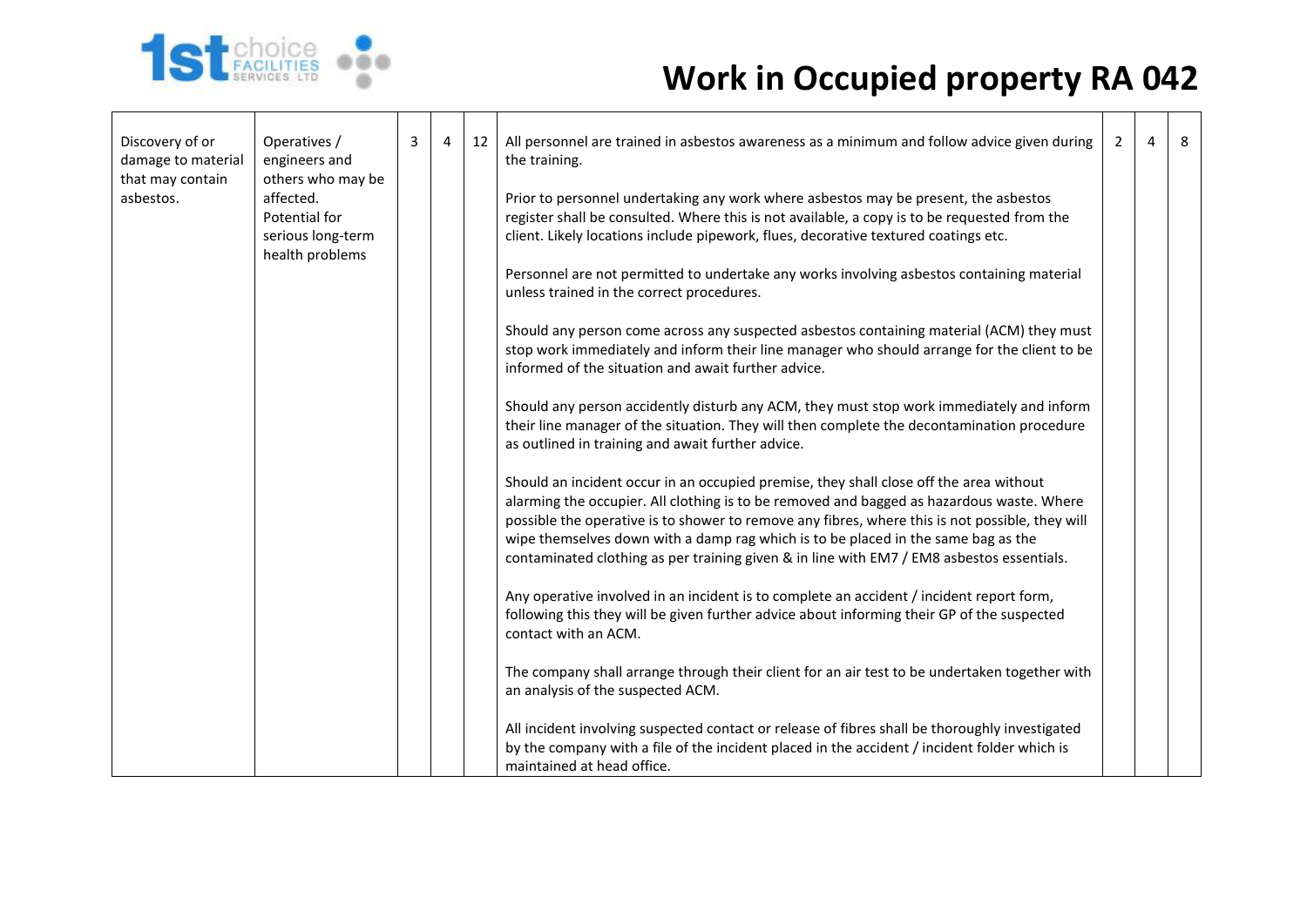

| Fire / explosion                                                          | All persons on site<br>and others who<br>may be affected<br>including members<br>of the public and<br>emergency service<br>personnel. Serious<br>injury potential /<br>multiple fatalities<br>through<br>asphyxiation /<br>trauma etc. | 3 | 5 | 15 | Use of flammable substances / materials kept to a minimum. Storage of flammable<br>substances in line with requirements of the COSHH assessment e.g. store away from sources<br>of ignition etc.<br>Maintenance of housekeeping standards with waste material cleared from site at regular<br>intervals.<br>Electrical equipment maintained in a safe condition and hot works undertaken in line with<br>requirements laid out in hot works permit.<br>Maintain clear access / egress at all times.<br>Strict no smoking policy in place.<br>Fire plan in place for all work locations | $\overline{2}$ | 5              | 10 |
|---------------------------------------------------------------------------|----------------------------------------------------------------------------------------------------------------------------------------------------------------------------------------------------------------------------------------|---|---|----|----------------------------------------------------------------------------------------------------------------------------------------------------------------------------------------------------------------------------------------------------------------------------------------------------------------------------------------------------------------------------------------------------------------------------------------------------------------------------------------------------------------------------------------------------------------------------------------|----------------|----------------|----|
| Use of or working<br>in close proximity<br>to noise emitting<br>equipment | Personnel and<br>others working in<br>the vicinity of noise<br>emitting equipment<br>Potential for long /<br>short term hearing<br>damage                                                                                              | 5 | 4 | 20 | Personnel are required to maintain noise emitting equipment in an efficient condition.<br>Personnel are instructed in the use of sufficient PPE including the use, maintenance and<br>storage of supplied hearing protection including the requirement to wear PPE in designated<br>areas. Use of acoustic enclosures where practicable. Ensure that PPE is compatible with<br>other items and does not detract from other hazards.                                                                                                                                                    | $\overline{2}$ | $\overline{a}$ | 8  |
| Contact with sharps<br>biological hazards                                 | Personnel working<br>on site and others<br>who may be<br>affected i.e. waste<br>clearance<br>operatives. Serious<br>injury potential<br>through puncture /<br>contact leading to<br>biological illness                                 | 4 | 4 | 16 | Personnel undertake a thorough inspection of areas where sharps / other biological hazards<br>may be present.<br>If there is evidence of the above and operatives raise concerns about safety, operatives are<br>advised to refer the task back to their line manager for additional advice. Use of mirrors to<br>view blind areas                                                                                                                                                                                                                                                     | $\overline{2}$ | $\overline{4}$ | 8  |

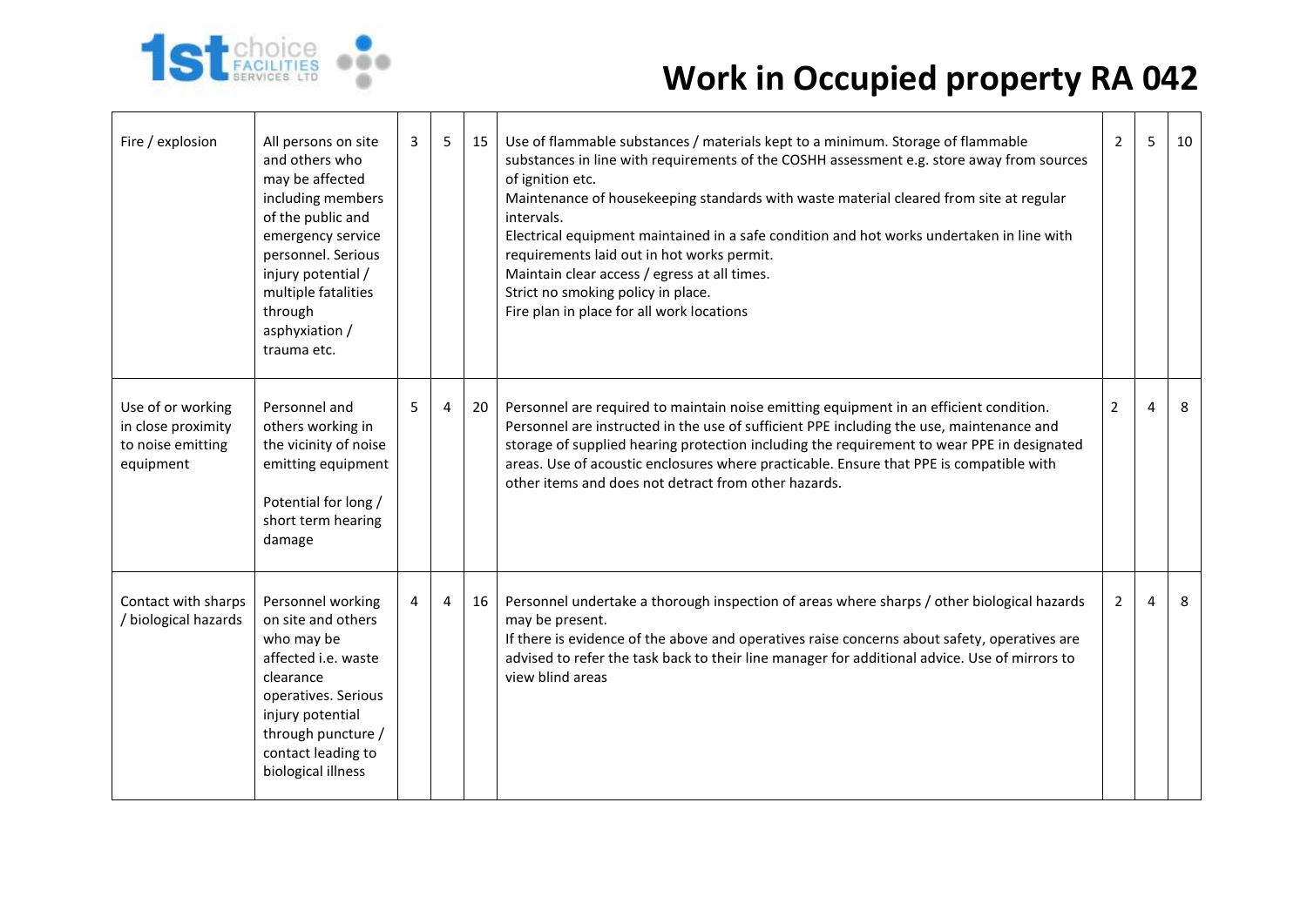

| Slips, trips and falls                        | Persons<br>undertaking the<br>task. Serious injury<br>potential increasing<br>due to MH activity. | 4 | $\overline{4}$ | 16 | Routes and areas are checked for obstructions and availability of space or other hazards i.e.<br>wet floor, spillages, saw dust, uneven or slippery surfaces and cables etc. prior to use.<br>Personnel aware of additional hazards that may lead to STF on the same level i.e. inadequate<br>lighting, weather conditions, changes in surface etc.<br>Good housekeeping standards are maintained and inspected at all times.                                                                                                                                                | $\overline{2}$ | $\overline{4}$ | 8 |
|-----------------------------------------------|---------------------------------------------------------------------------------------------------|---|----------------|----|------------------------------------------------------------------------------------------------------------------------------------------------------------------------------------------------------------------------------------------------------------------------------------------------------------------------------------------------------------------------------------------------------------------------------------------------------------------------------------------------------------------------------------------------------------------------------|----------------|----------------|---|
| Interaction with<br>members of the<br>public. | Personnel<br>undertaking the<br>task and others.<br>Risk of injury /<br>psychological harm        | 3 | $\overline{4}$ | 12 | Where vulnerable persons have been notified, lone working is prohibited. If threatened or<br>accused, personnel to leave and report as soon as practicable to their line manager for<br>further advice ensuring that the premises are left in a safe condition (SFARP).                                                                                                                                                                                                                                                                                                      | $\overline{2}$ | $\overline{4}$ | 8 |
| Use of machinery                              | Personnel using<br>machinery and<br>others in the<br>vicinity, serious<br>injury potential        | 3 | $\overline{4}$ | 12 | All equipment to be checked pre-use to ensure that it is fit for the task, guards are in place<br>and adjusted as required. Operatives to tie back long hair and be aware of loose-fitting<br>clothing / gloves which may become entangled. Use of two hands on tooling SFARP.<br>All equipment is checked pre-use to ensure that any leads, cables, casings and connections<br>are free from damage which may cause an electric shock. Portable equipment is liable to<br>regular PAT testing at the recommended intervals. Remove any defective equipment from<br>service. | $\overline{2}$ | $\overline{4}$ | 8 |
| Lack of security                              | Persons<br>undertaking the<br>task and owners /<br>occupiers Risk of<br>theft / violence etc.     | 3 | 3              | 9  | Maintenance of security at all times to include closing doors, not leaving tooling etc. outside<br>premises, maintain vigilance. Personnel signing in procedures in place. ID In place.                                                                                                                                                                                                                                                                                                                                                                                      | 2              | 3              | 6 |